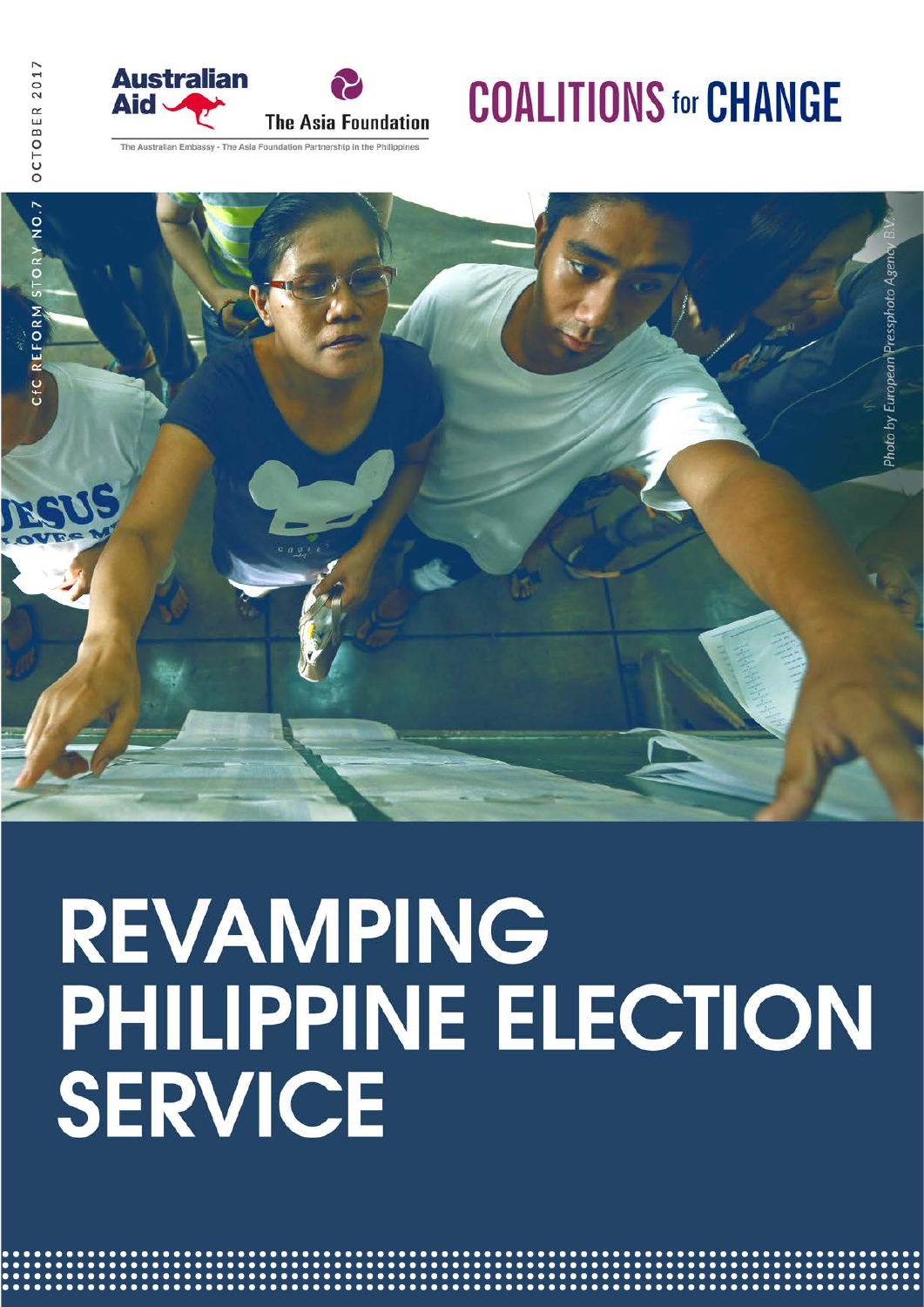

<sup>1</sup>LENTE is a nationwide non-partisan network of lawyers, law students, paralegals, and other trained volunteers engaged in electoral, legal, and policy reform.

In April 2016, the Election Service Reform Act (ESRA) was signed into law by then President Benigno Aquino III. Among its principal goals was a provision allowing public school teachers to opt out of the previously mandatory election service while simultaneously creating the opportunity for ordinary citizens to serve in elections. This brief traces the efforts of the many leaders and organizations who contributed to this major reform.

Four years ago, the Australian Embassy in Manila and The Asia Foundation, through its Coalitions for Change (CfC) program, supported the Legal Network for Truthful Elections  $(LENTE)^1$  to begin an initiative that helped pave way for the passage of the ESRA.

<sup>2</sup> The Board of Election Inspectors (BEI) oversees the act of voting and its counting in their respective polling places. BEIs act as deputies of the COMELEC in the supervision and control of assigned election polling places.

*CfC is a centerpiece program of the partnership between the Australian Embassy and The Asia Foundation in the Philippines. CfC encourages civil society, private sector, academe, and government to work together and bring about public policies that contribute to improving the lives of Filipinos and promoting their economic well-being.* 

*CfC focuses on development concerns that are consistent with the Philippine government's agenda: promoting economic growth, reducing vulnerabilities, improving education outcomes, and advocating for effective governance.* 

The Electoral Reforms Law of 1987 mandates Philippine public school teachers to serve as Board of Election Inspectors (BEI)2. While the law provided a capable and available workforce, it unintentionally created incentives for politicians to influence the hiring, promotion, and placements of teachers. Some officials, for example, would leverage local education fund to choose the BEIs serving in their areas.

Consultations with stakeholders including officials from the Department of Education (DepEd), then Australian Aid managers, education experts, and civil society organizations in 2013 confirmed political interference in DepEd's teaching staff.

LENTE with support from CfC, then embarked on a pilot research project called Project Teacher to better understand the practices of election staff appointment and test the hypothesis that ordinary citizens (non-public school teachers) could serve effectively as election staff.

COMELEC endorsed and supported Project Teacher during the *barangay* elections of October 28, 2013 where ordinary citizens (non-public school teachers) were deployed

## ESTABLISHING THE EVIDENCE BASE

to serve as election staff in 20 polling places nationwide.

The pilot project found out that: 1) non-public school teachers were as effective in serving as election staff, and 2) that there was already a widespread, albeit irregular practice of appointing non-public school teachers for election duties.

*"The pilot project found out that non-public school teachers were as effective in serving as election staff. "*

In some cases, the appointees were relatives and employees of local government officials, which raised serious questions about the impartiality of election staff and the credibility of election in the areas studied.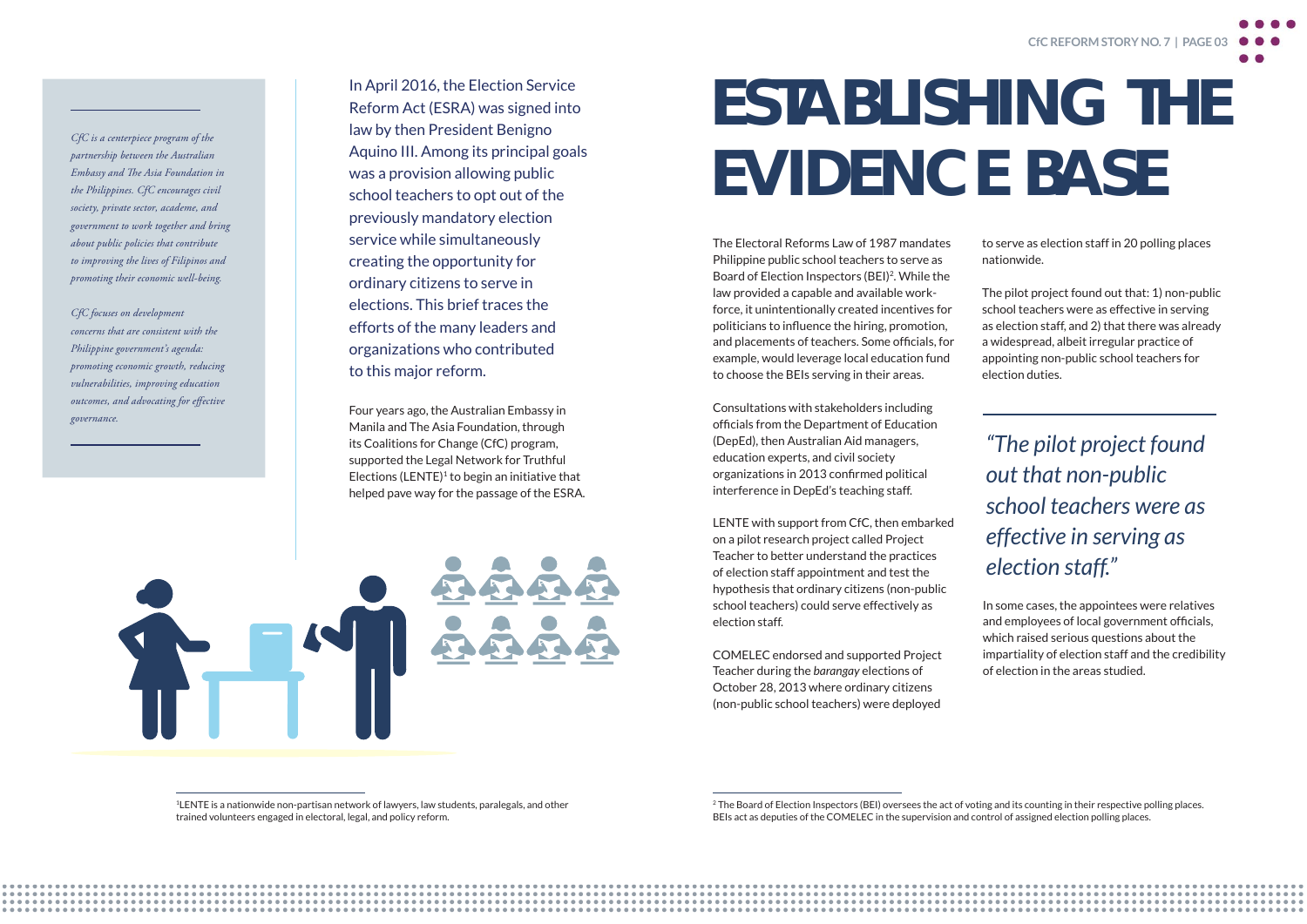Finally, in January 2015, the House Committee on Suffrage and Electoral Reforms issued a Committee Report in January 2015, ready to move on to the second reading.

LENTE and the coalition partners, however, hit a stumbling block when the House Majority Floor Leader, Neptali Gonzales Jr., did not schedule the bill for second reading. It was not outright opposition, but a matter of prioritization of the bills for discussion within the House.

### Reports of media and human rights organizations also confirm the vulnerability of public school teachers to political pressures

- In 1995, teacher Filomena Tatlonghari died of a gunshot wound while protecting ballot boxes, while in 2007, teacher Nellie Banaag was killed when men set her polling precinct on fire.<sup>3</sup>
- Lawsuits, usually filed by losing candidates, have been persistenty used to intimidate BEI teachers. The International Foundation for Electoral Systems reported in 2014 that pending legal cases filed against teachers went as far back as the 1998 elections.<sup>4</sup> Fear of lawsuits and their limited capacity to hire a lawyer, induce most public school teachers to just overlook irregularities.
- $\triangle$  A 2014 report<sup>5</sup> on education personnel in conflict-affected countries said that while "Attacks [to education personel] have occurred throughout the country and calendar year", violence have increased as elections drew near.
- Former DepEd Secretary Bro. Armin Luistro once said "…we [at DepEd] appeal to our candidates for local and national positions to keep our teachers free from pressure and partisan interference. Our teachers have election duties that we need to keep beyond reproach."6

LENTE consolidated<sup>7</sup> the various bills on electoral reform filed in Congress by then House Representatives Antonio Tinio, Erlinda Santiago, Eric Olivarez, and Maria Leonor Gerona-Robredo<sup>8</sup> to push ESRA through the House Committee on Suffrage and Electoral Reforms.

> implications and needed to obtain the approval of the House Committee on Appropriations.

The team recognized that inclusion of financial benefits was critical to keeping the teacher associations – a broad and influential group  $-$  involved in the informal coalition. LENTE worked with allies within the Department of Budget and Management (DBM) and the House Committee on Appropriations to incorporate ACT's proposal on teacher benefits in the draft ESRA bill.

A significant part of 2014 was spent threshing out the bill's funding provisions.

LENTE focused on amending the Electoral Reforms Law of 1987 to address the concerns uncovered in the pilot project. The amendments intended to open election service to non-teachers and introduce objective criteria for selecting ordinary citizens as election staff.

> <sup>8</sup> ACT Teachers party-list Representative Antonio Tinio filed House Bill (HB) 444, 1-SAGIP party-list Rep. Erlinda Santiago filed HB 3205, Rep. Eric Olivarez from the 1st District, Parañaque City filed HB 3255, and Rep. Maria Leonor Gerona-Robredo from the 3rd District, Camarines Sur filed HB 3514.

LENTE also began to hold forums and workshops to inform various organizations of the proposed reform. Over time, the reform became part of an informal coalition across election-related constituents, including the DepEd, COMELEC, members of the House of Representative's Committee on Suffrage and Electoral Reforms, National Citizens' Movement for Free Elections (NAMFREL), Parish Pastoral Council for Responsible Voting (PPCRV), Philippine Business for Education (PBEd), Alliance of Concerned Teachers (ACT), Teachers' Dignity Coalition (TDC), and other organizations.

The alliance with TDC and ACT, two prominent education coalitions in the country, later proved to be fortuitous in shaping ESRA.

The issue of commensurate financial benefits for serving during the elections emerged in the course of its coalition-building efforts. ACT, led by Representative Antonio Tinio, had been advocating a bill that will improve election staff benefits. However, the said bill had financial

## BUILDING SUPPORT





<sup>&</sup>lt;sup>3</sup> Conde, C.H. June 2007. Teachers bear the brunt of election violence in the Philippines. The New York Times. http://www.nytimes.com/2007/06/07/world/asia/07iht-phils.1.6035854.html 4 International Foundation for Electoral Systems. 2004. Philippines Election Observational Program Strengthening the Electoral Process.

<sup>5</sup> Global Coalition to Protect Education from Attack (GCPEA). 2014. Protecting Education Personnel from Targeted Attach in Conflict-Affected Countries. Pg 36.

<sup>6</sup> Alcober, N. October 21, 2015. DepEd chief to teachers: Avoid partisan politics. The Manila Times, Inside News. http:// www.manilatimes.net/deped-chief-to-teachers-avoid-partisan-politics/225009/ <sup>7</sup> Consolidation of similar bills was necessary for the amendments to be considered for discussions by the relevant legislative committee.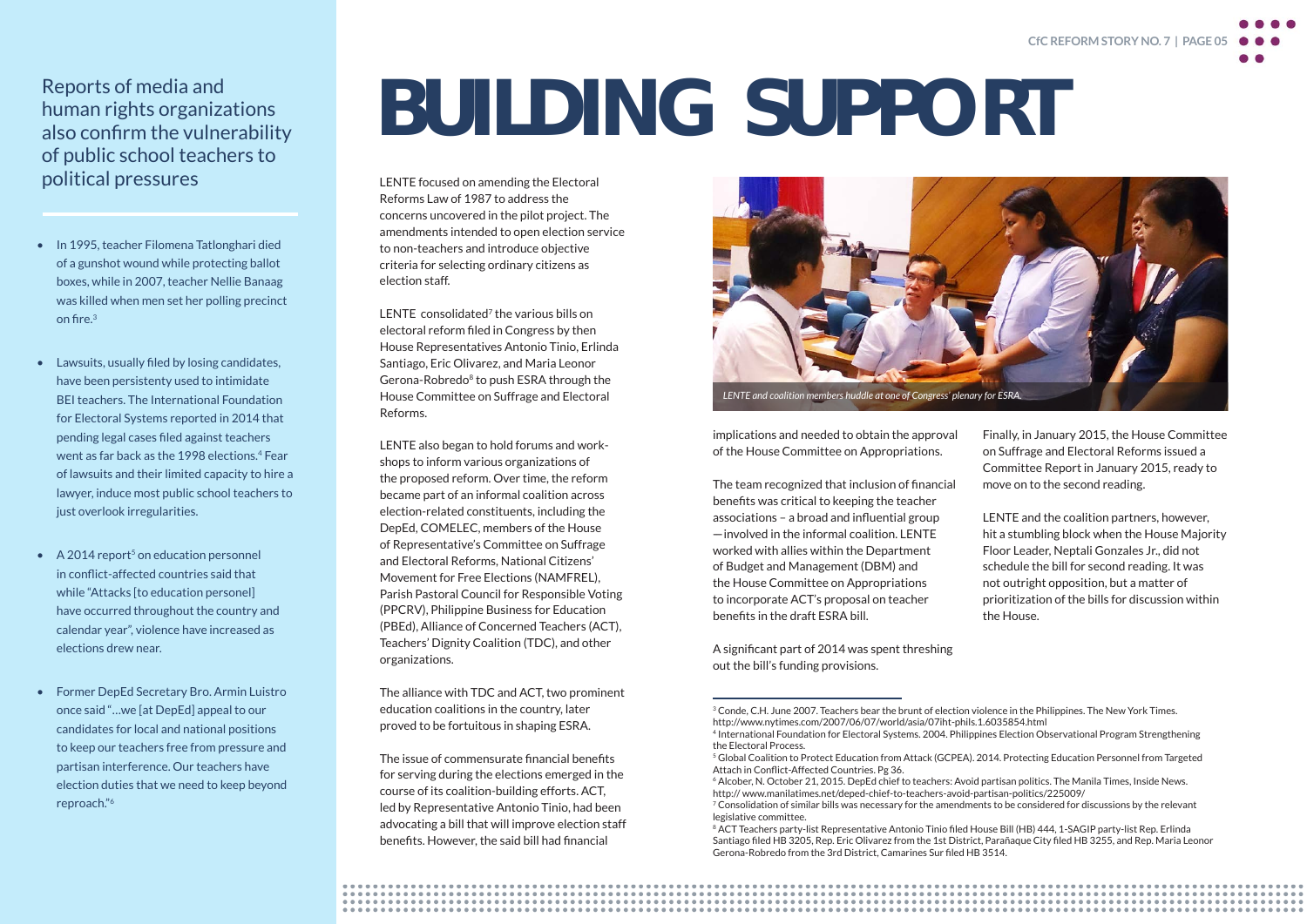LENTE exerted all efforts to convince Rep. Gonzales to prioritize the bill. LENTE turned to the Teachers' Dignity Coalition (TDC), a nationwide organization promoting the welfare of education personnel and a vocal ESRA coalition partner, to mobilize the local Public School Teachers Association in Rep. Gonzales' Congressional district. Teachers' personal appeals to Rep. Gonzales helped convince him to calendar the ESRA bill. By September 2015, ESRA was passed on the second reading and then passed on the third and final reading just a month after.

The reform moved to the Senate following the passage of the bill in the House. LENTE collaborated with various Senators, including Bam Aquino, Loren Legarda, and the late Miriam Defensor-Santiago.<sup>9</sup> After a series of hearings, Sen. Koko Pimentel, Chair of the Senate Committee on Electoral Reforms and People's Participation, issued the Committee report (first reading) in November 2015.

However, time was running out with Congress going to recess by February 15, 2016 and resuming only after the May 2016 national elections. With only nine session

## HURDLING LEGISLATION

*"Missing this window meant starting again and going through the entire process in the next Congress, and this time under a new administration."* days remaining in the legislative calendar, two critical steps needed to happen: 1) get the Senate to pass the bill on second and third reading, and 2) convene a bicameral conference committee to reconcile the House and Senate versions. Missing this window meant starting again and going through the entire process in the next Congress, and this time under a new administration.

LENTE worked with its coalition and key individual allies to secure Senate approval. With Senator Pimentel's leadership, ESRA passed the second reading on January 20, 2016 and on third reading just a few days later.

The Senate's ESRA version differed from the House's version since it specified a crucial provision on election staff honoraria and allowances and its mandatory review every three years. This would normally be settled in a bicameral conference, which was seemingly impossible due to the adjournment of Congress and the preparations for the May 2016 national elections.

LENTE, however, pursued discussions with House and Senate leaders and reform champions. This resulted to a consensus of adopting the Senate version, making the bicameral conference committee meeting no longer necessary.

President Benigno Aquino III finally signed the Election Service Reform Act on April 8, 2016, which was a remarkable feat as it had to compete with other highprofile priority bills being rushed at the end of the Congressional session, such as the



The new law has been well-received. Then PPCRV10 National Chairperson, Henrietta de Villa, announced that their volunteers are ready to serve as BEIs, even in election hotspots or areas where election-related violence is highly likely.

CfC and LENTE again worked with COMELEC to draft implementing rules to ensure ESRA could be effectively implemented. The process involved nationwide consultations with DepEd Schools Division Superintendents and Election Officers in election hotspots and vote-rich areas. The results were presented to COMELEC's Commisioner Luie Guia and the Election and Barangay Affairs Department, as well as teachers groups, and DepEd representatives. After further consultations and refinements, ESRA's draft implementing rules were submitted to the COMELEC on May 25, 2017. Four months later, on September 5, 2017, COMELEC issued Resolution No. 10194, the *Implementing Rules and Regulations (IRR) of Republic Act No. 10756, otherwise known* 

*as the Election Service Reform Act.* Aside from reinforcing ESRA's provisions, the IRR allows ordinary citizens to serve in cities or municipalities where they are registered to vote. The IRR also includes a gender provision that protects women BEIs, requiring their assignment to consider threats to security and to ensure they are not exposed to physical, sexual, or psychological harm.

<sup>9</sup> Several versions of the bill were filed in the Senate. Senators Aquino, Santiago, and Legarda filed Senate Bills, 2178, 2443, and 2516, respectively in 2014. <sup>10</sup> The COMELEC-accredited citizen's arm for the May 2016 national and local elections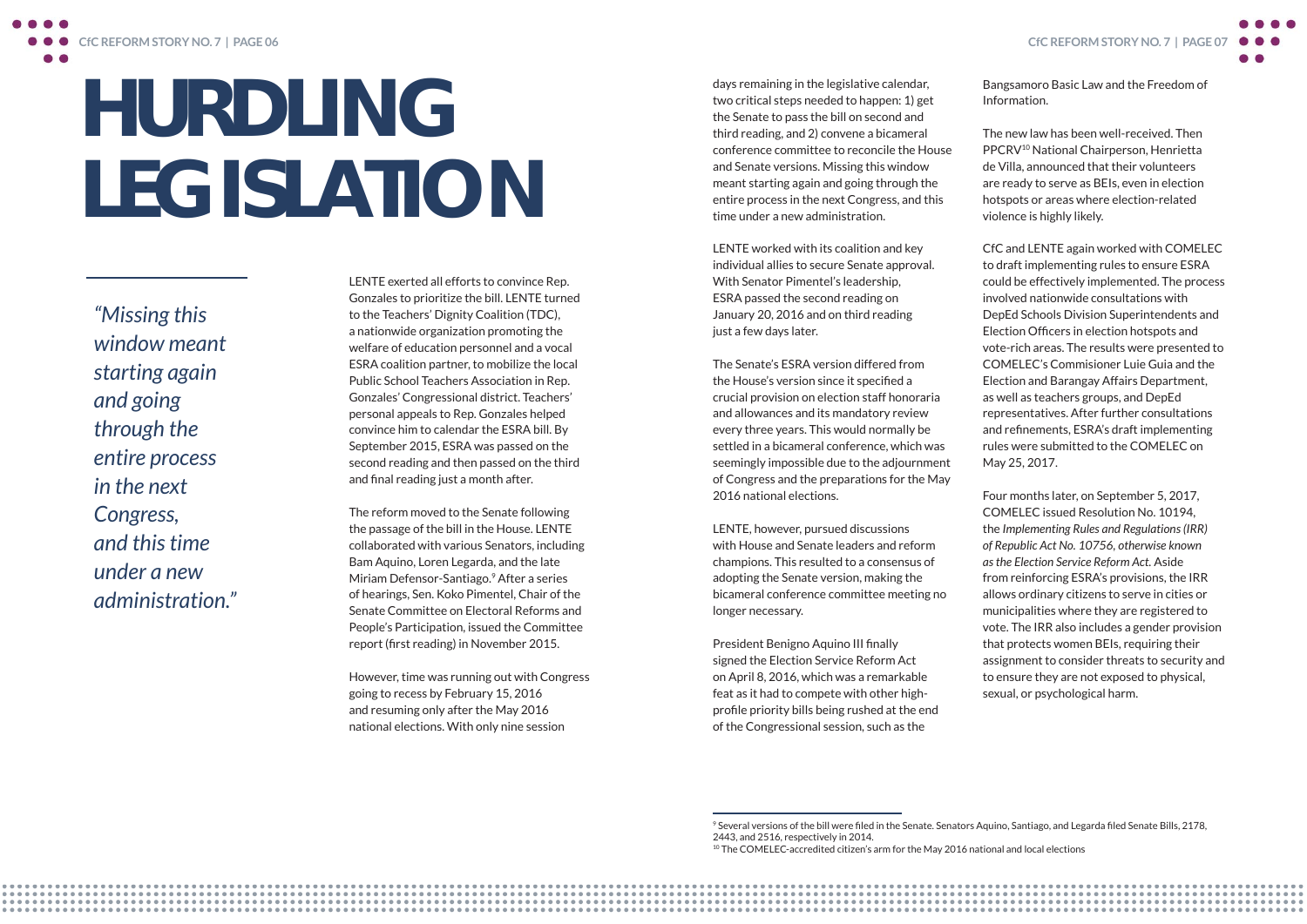*Public school teachers to opt out of election service.* Shielding teachers from political pressures and safeguarding their personal welfare.



*Ordinary citizens (non-public school teachers) to serve as election staff.* ESRA set a selection criteria that will hinder the enlistment of partisan local government employees and grant election service to the following, in order of preference:

### PROMISING **CONTRIBUTIONS**





*FIGURE 1. ESRA LEGISLATIVE TIMELINE* 

CfC's initial goal for ESRA was to reduce the incentives for political interference in teacher hiring and promotions. While it will likely take several elections before ESRA achieves this goal, the law paves the way for important social outcomes. ESRA allows for:



i. Private school teachers

ii. National government employees

iii. DepEd non-teaching personnel

regular or permanent positions

- 
- 
- 
- iv. Other national government officials and employees holding
- v. Members of the COMELEC-accredited citizens' arms, or civil society organizations/ non-government organizations
- vi. Any registered voter of the city or municipality of known integrity and competence, with no connection to any candidate or

political party



*Tangible improvements in teacher welfare.* ESRA doubles the honoraria of the chairman of the BEIs from PhP 3,000 (AUD 77) to PhP 6,000 (AUD 155). Honoraria for Board members shall also increase from PhP 3,000 (AUD 77) to PhP 5,000 (AUD 128) and increasing the DepEd Supervisor's from PhP 3,000 (AUD 77) to PhP 4,000 (AUD 103).

Another major benefit is the establishment of a legal indemnification package for BEI members.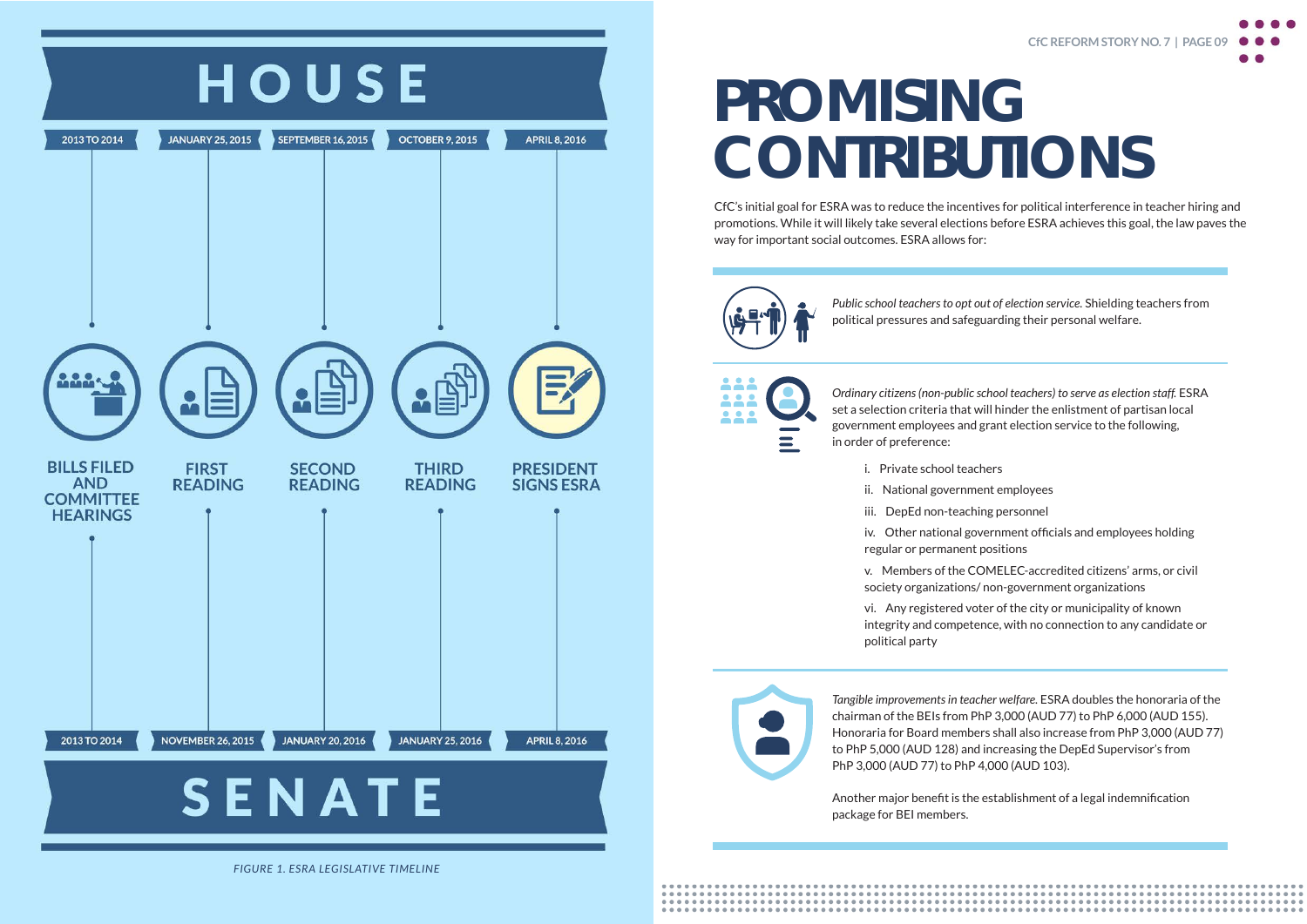gatekeepers: the House Committee Chair, the COMELEC Board, and the House Majority Floor Leader. These gatekeepers wield enough political influence to secure approval from the rest of the decision-makers.

With this in mind, LENTE included electionrelated benefits to the draft ESRA bill. The move won the support of teachers' groups, made the issue noticeable to Congress, and advanced the bill in spite of its initial lukewarm reception. LENTE also worked through COMELEC's reservations on the

The four-year reform effort on ESRA yielded a number of important insights on developing policies in the Philippines:

First, the ESRA experience proved that pilot projects may lead to the identification of potential solutions. LENTE's pilot research found that ordinary citizens in fact, already share election duties with public school teachers. What is needed then, is a clear selection mechanism that will limit political interventions.

Second, there is significant value in cultivating a broad support base and in working with key gatekeepers – even the opposition. ESRA's passage actually hinged on select and key

### LESSONS LEARNED

*"There is significant value in cultivating a broad support base and in working with key gatekeepers – even the opposition. "*

reform through several years of negotiation, coordination, and bill revisions. COMELEC even trusted LENTE to represent their interests in discussions with other actors in the legislative branch and the civil society.

Third, there are unrelated and unanticipated events that any coalition just have to deal with, whether it works for or against their reform. What is critical is the ability to assess and timely respond to surprises and being commited to the goal.

ESRA was delayed by a host of unrelated events. The most prominent was the failed effort of the Aquino administration to capture a wanted Malaysian terrorist that led to the death of 44 Special Action Forces in Southern Philippines. The incident infamously known as the "Mamasapano massacre" led some legislators to 'boycott' the legislative deliberations to establish a new autonomous political entity known as the Bangsamoro Autonomous Region. While the lack of quorum stalled most bills, the creativity and commitment of the LENTE team and their Congress allies eventually identified a way to pass the bill within a very tight timeframe.

Elections are entwined with the concept of democracy: providing the means to give as well as check political power. With ESRA and its implementing rules, CfC helped pave the way towards fairer, cleaner, safer, and more participatory Philippine elections.